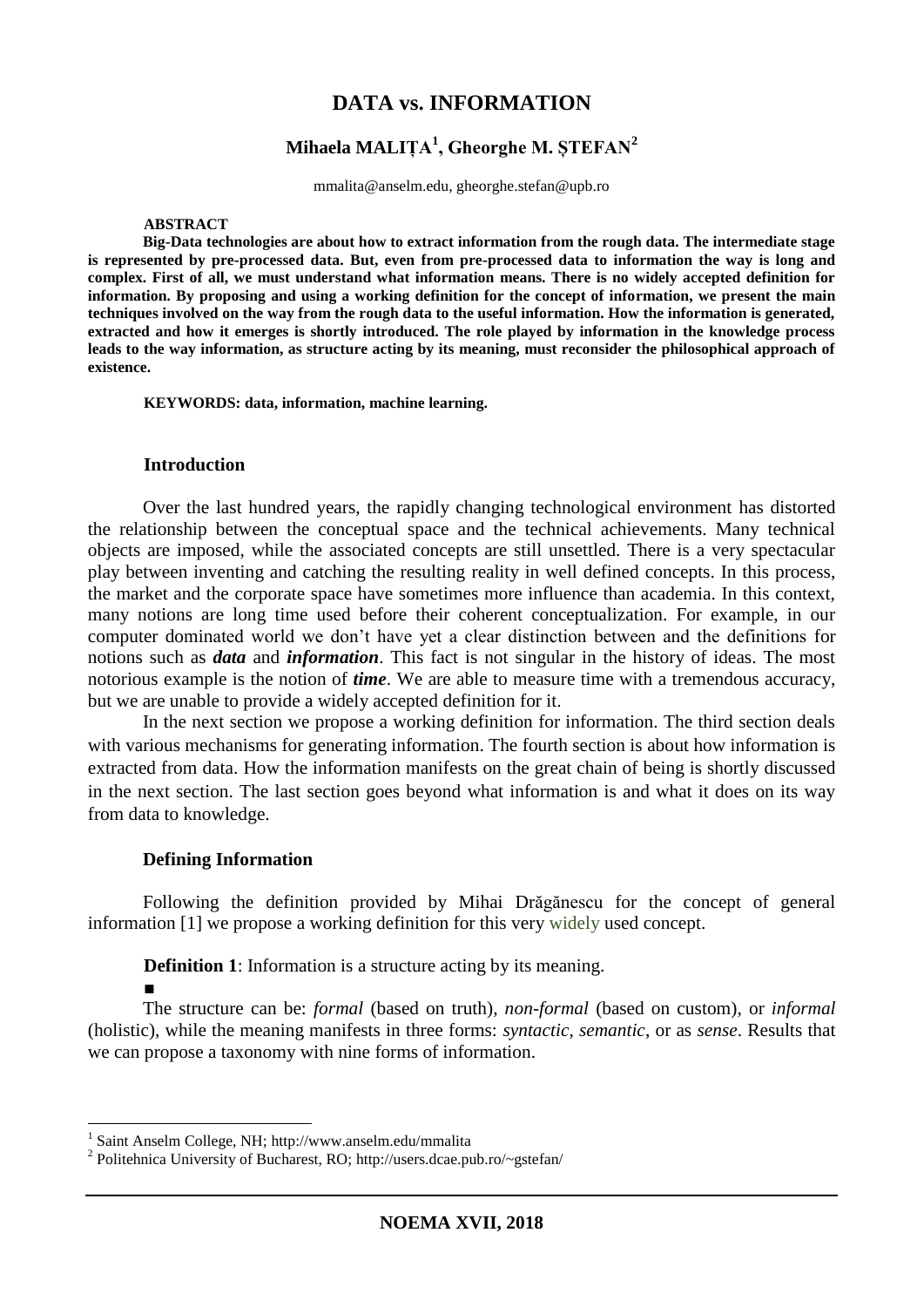- **1. Formal structure with syntactic meaning (**0-type information, *0-TI***)**: the zero action is provided (it is pure order). Indeed, "syntactic meaning" is a contradiction in terms: the syntactic relation is an internal relation unable to support an external meaning used to trigger an action. Thus, it is about the "zero level" of information, i.e., it represents only a possible support for information. Let us call it *informational structure* [2]. For example, an informational structure is the content of a register file in a processor which is a structure with a syntactic order but with no meaning for the function performed by the processor. The informational structure is the data on which the processing process acts.
- **2. Formal structure with semantic meaning (***1-TI***)**: the *program-like action* is performed by the context dependent signification (referential) of the instructions stored in the program memory of a RISC machine. The instruction set architecture of a RISC processor defines the functions performed by a digital structure. The context is the physical structure of the processor able to execute the action coded in each instruction. Only in the context of a specific hardware, the meaning of the formal structure of program is defined and it is able to act. Thus, this is the first level of information. Therefore, a computer is a data processing machine through information, not an information processing machine. The computer, as a physical structure, deals with data under the control of information.
- **3. Formal structure with sense (***2-TI***)**: a music score or a verse could be deeply received beyond any possible referential (signification). The "true" art is signification less, but, by an appropriate interpretation, it is able to *act generating sense*. For example:

*Oh, so much silence lies around me that I seem to hear the moonbeams rapping at my window pane*…<sup>3</sup>

are extracted from a poem written respecting in full the rules of Romanian language, but the ultimate meaning carried is beyond any worldly referential.



Fig. 1 The last bars ever written by Mozart (in "Lacrymosa" from its Requiem). It is a form which *acts* on the interpreter's ability to transform it in a *phenomenon*.

 $3$  Lucian Blaga:

1

*"Atâta linişte-i în jur de-mi pare că aud Cum se izbesc de geamuri razele de lună."* Translated from Romanian to English by Adrian Săhlean.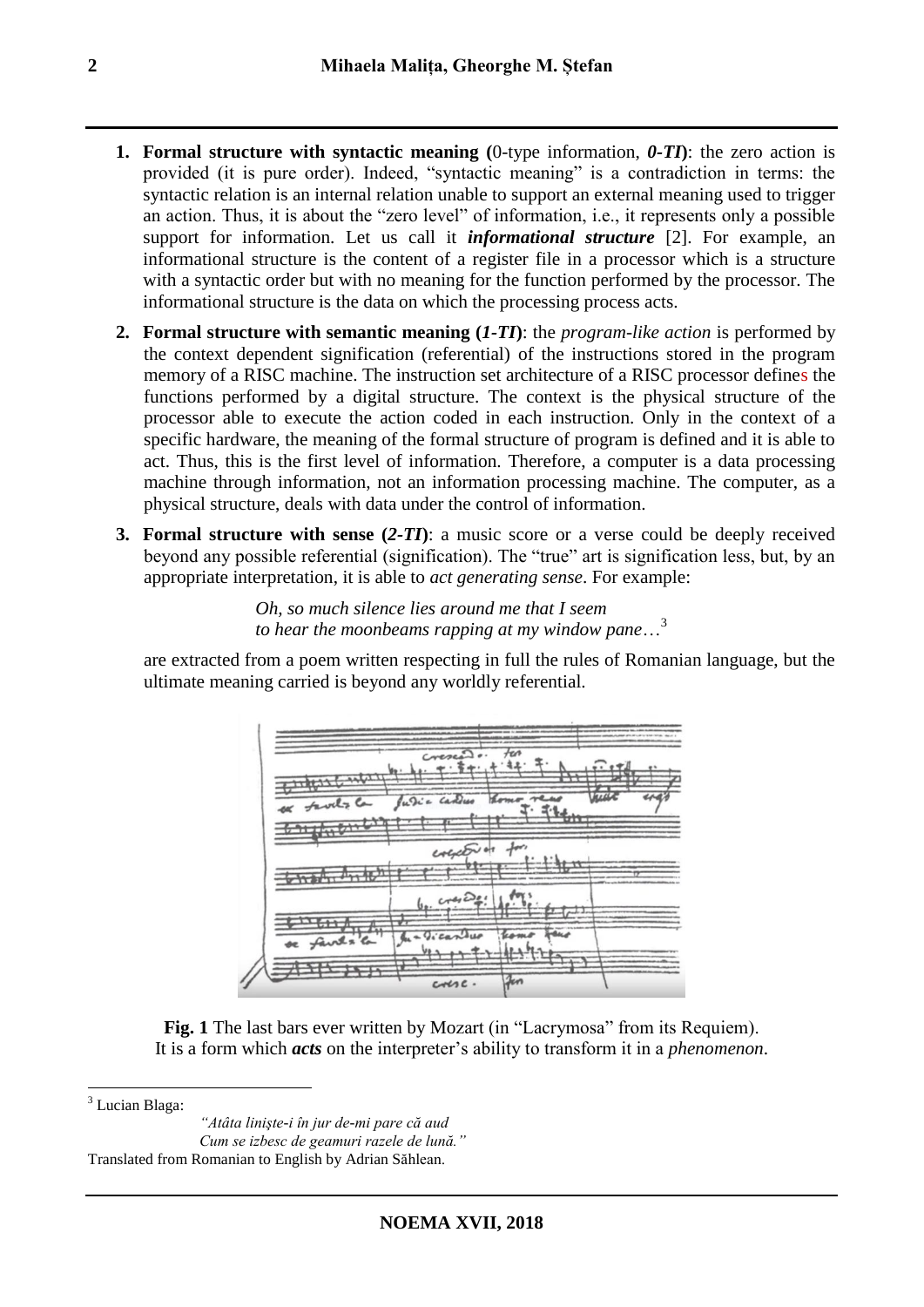Let us take another example: few bars from "Lacrymosa" (the last Mozart's bars from its Requiem): the lyrics (*Lacrimosa dies illa … judicandum homo reus huic ergo parce Deus…*<sup>4</sup> ) and the score (see Fig. 1) are far below the level of the deep meaning offered by the sense carried by an inspired professional interpretation.

- **4. Non-formal structure with syntactic meaning (***3-TI***)**: a personalized form without a clear foundation that *acts as a pure ritual* whose meaning is long time forgotten. It is a pure gesture that acts in uniting people around a customary action.
- **5. Non-formal structure with semantic meaning (***4-TI***)**: a manifest, a slogan, a mandala, a religious sign … carrying a cultural or an ideological meaning acting by synchronizing specific communities.
- **6. Non-formal structure with sense (***5-TI***)**: Jungian archetypes (a constantly recurring nonformal structure in literature, painting, or mythology), the idea of an ecumenical religion beyond restrictions imposed by any specific religion.
- **7. Informal structure with syntactic meaning (***6-TI***)**: sacred ritual supposing a non-mediated connection to the wholeness of existence (various forms of meditation). It can not be validated in community.
- **8. Informal structure with semantic meaning (***7-TI***)**: paranormal, transpersonal (encompass wider aspects of humankind, life, psyche or cosmos), altered state of consciousness
- **9. Informal structure with sense (***8-TI***)**: the hypothetical pure phenomenological action through intro-openness stated in *Ortophisics* [3].

In various domains the duality data-information manifests: the structure plays the role of data or of information, depending on the context in which it is interpreted. For example, in computer science the memory content of a computer could be data or information. In living entities, the special types of molecules are support structure or provide functional configurations. In our world, the news is usually data, while regulations are information<sup>5</sup>.

The information is *generated* by specific human actions, it could be *extracted* from various environments or it *emerges* from different levels of existence.

# **Generating Information**

**.** 

The process of generating information manifests mainly on three levels: the formal levels, dominated by the activity of writing programs for computers, the imaginative level of ideologies and artifacts and on a hypothetic holistic level by *intro-openness* [5].

**Programs** are rigorously organized binary structures designed to control the computational processes in the hardware of a computing machine. The design is done in a formal language and the actual binary form is automatically generated, with more or less efficiency, by the computing tools called *compilers*. Sometimes the program is interpreted by another program as it is, generating the actual binary code which acts on the hardware resources of the computing machine. A program written in a high-level programming language is not information. It is the source of information through the compiling or interpreting process.

<sup>4</sup> *Mournful that day … guilty man to be judged Lord, have mercy on him …*

<sup>&</sup>lt;sup>5</sup> In the World 3 of Karl Popper [4] we must make the necessary distinction between data and information.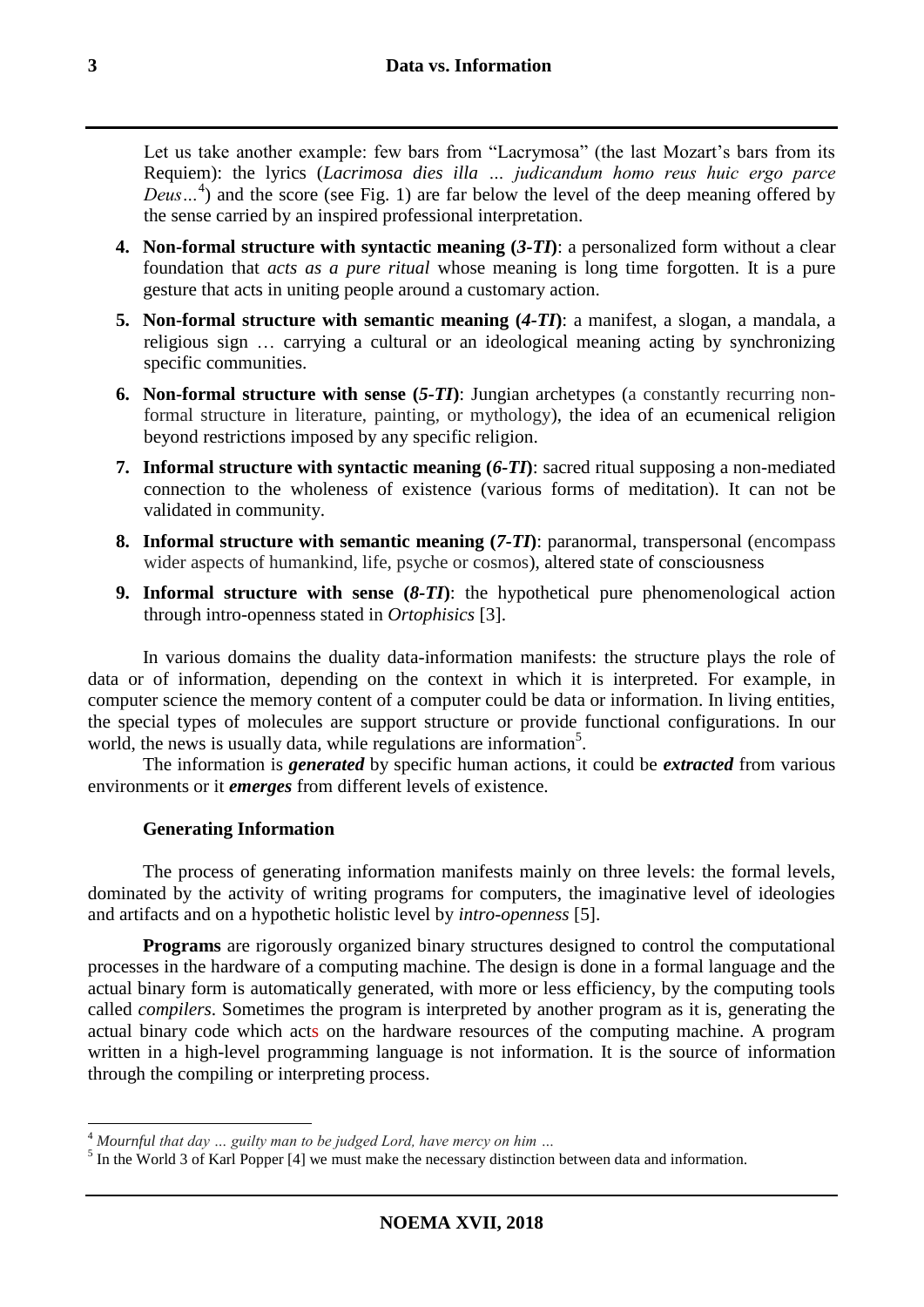The program is the result of a complex mental activity which starts from a non-formal or even informal specification which is translated in a rigorous formal structure sent as input to a machine (compiler or interpreter). The translation from the non-formal or informal structure of specification to the formal structure of program is not a formal process. The associated mental activity supposes a hard to explain process of formalizing. This mental activity is acquired in a complex learning process involving instruction and training (maybe education).

In fact, as in any transition process, the transition from no-form to form supposes a large spectrum of mental behaviors hard to be caught in few explicit mechanisms.

**Ideologies & symbolic artifacts** are non-formal constructs developed in specific historic and cultural contexts. They are configured and act by the virtue of self-organizing mechanisms driven by the collective conscious and unconscious mechanisms. They are coherent constructs but do not obey to formal, too rigorous restrictions. Even though partially these coherent constructs can be caught in forms, always a meaningful reminder gets rid of our formalizing work. And, unfortunately, many times in these residuals there are essential aspects. The imaginary, through its three components – intuition, fantasy, will – plays the major role in generating and using this kind of information.

**Intro-opening**<sup>6</sup> is the hypothetic process developed *in* the *open* space of the deep existence where the phenomenological information could be modified by our specially trained mind, so as new existential experiments become possible.

## **Extracting Information from Data**

The structures able to act are hidden many times in data distributed on various media or in the continuous flow of signals which flood the environment in which we live. Therefore, there are two main sources to be accessed for extracting information:

- data mining from raw material
- machine learning from selected and annotated (labeled) data

**Data mining from raw material** is one of the main sources of information. The unstructured data available from various sources is submitted to a structuring process able to provide:

- more organized data without informational properties, namely without abilities to act
- information acting on different levels of reality, mainly supporting various decision processes

**Machine learning techniques** are the second source of information (when we are unable to explain our expertise) [6]

- 1. Supervised learning using labeled (annotated) training data (classification, regression)
- 2. Unsupervised learning using unclassified training data (to find patterns)
- 3. Reinforcement learning using reward feedback (to maximize performance)

### **Emerging Information**

Information emerges, starting from the phenomenological information, on a desecrated *great chain of being* on the following levels:

 6 It is the English version of the Romanian term *intro-deschidere*, coined by Mihai Drăgănescu in [5].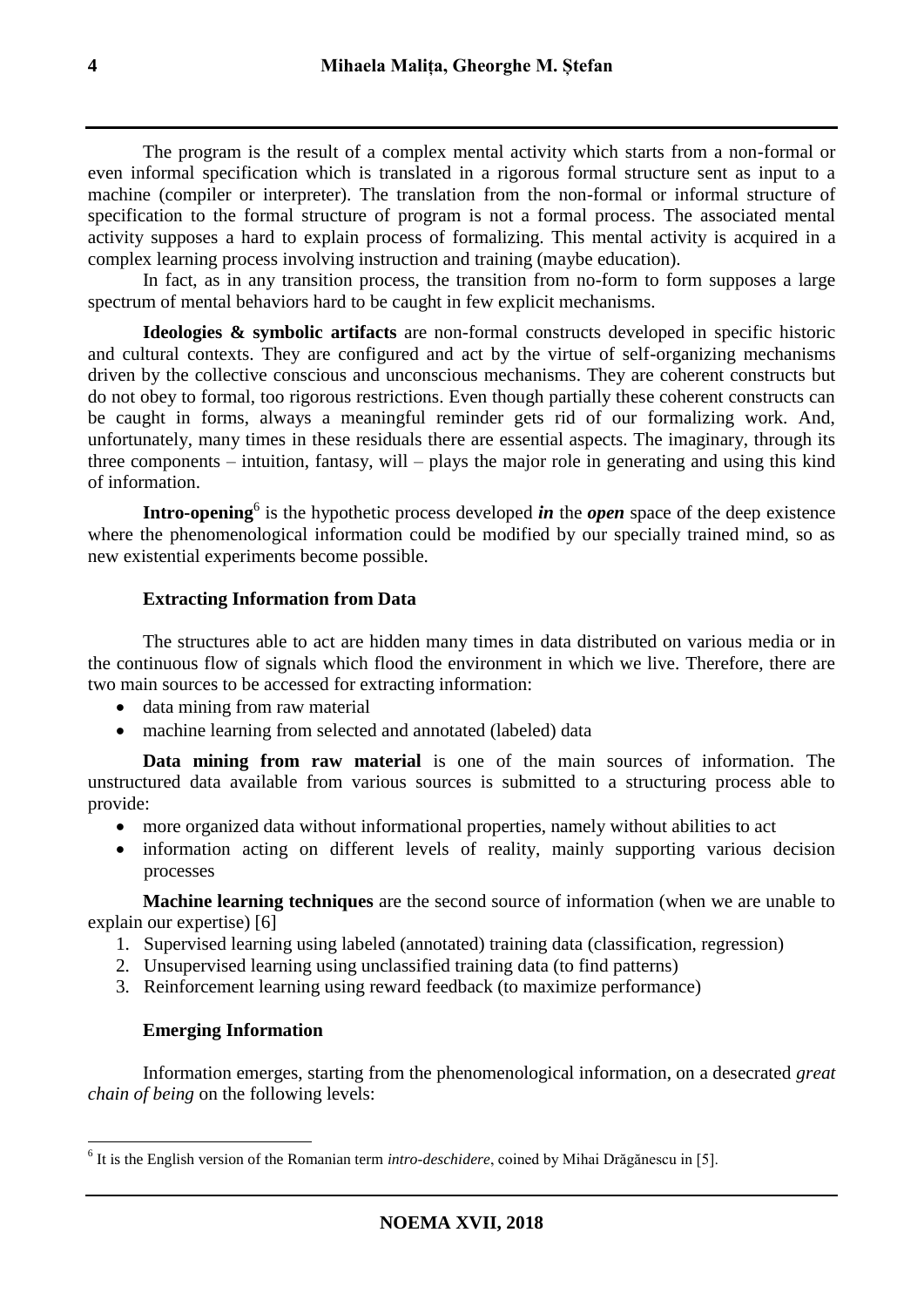- **Mineral**. The order of the crystalline structure *acts* being responsible, at least, for the stability of the mineral system.
- **Plant**. Like all organisms, plants use DNA to pass on their traits. In plants, genetic information *acts* supporting the speciation mechanism. There are experiments, accepted at least partially by the scientific community, showing that plants re*act* to information sent them by the state of a conscious mind.
- **Animal**. Besides the genetic information, emerged at the plant level and developed at the animal stage, information *acts* as an interactive agent in the animal world.
- **Human**. At this level, the 3<sup>rd</sup> world of Karl Popper is equivalent with what can be called an info-sphere, a world in itself as part of the human world segregated as part of existence for protecting the evolution of humanity.
- **Superhuman**. In a world driven by information humans are unable to generate or extract algorithmically. The information extracted or generated using trans- algorithmic techniques are used to design technologically augmented humans. Max Tegmark proposed in his book [7] a vision considering the following stages for human development:
	- o *Life 1.0 (biological stage): evolves its hardware and software*
	- o *Life 2.0 (cultural stage): evolves its hardware, designs much of its software*
	- o *Life 3.0 (technological stage): design its hardware and software* [7]

The *Life 3.0* stage is emerging. The technological improvements started slow, a few millennia ago, when man used a branch to help him walk. But now, the information driven tools starts to be embedded in our body to *act* supporting the way we live.

We conjecture that even the evolution on the *desecrated<sup>7</sup>* great chain of being is made possible by the *action* of various forms of information.

### **Data – Information – Knowledge**

The ultimate action of information is to generate knowledge. Then the *action* environment is our conscious individual or collective mind. Data is unable to generate knowledge.

**Definition 2**: Knowledge is the mirrored informational image of the deep phenomenological information. ■

The knowledge of existence can be assimilated with the generation of an informational image of the fundamental laws of existence. Can be, because, according to Ian Durham [9], it is not yet clear if:

### **It from bit**

or

# **Bit from it**

<sup>1</sup>  $7$  We insist on the desecrated character of the great chain of being for delimiting us from the consecrated Great Chain of Being, "a strict hierarchical structure of all matter and life, thought in medieval Christianity to have been decreed by God" [8].